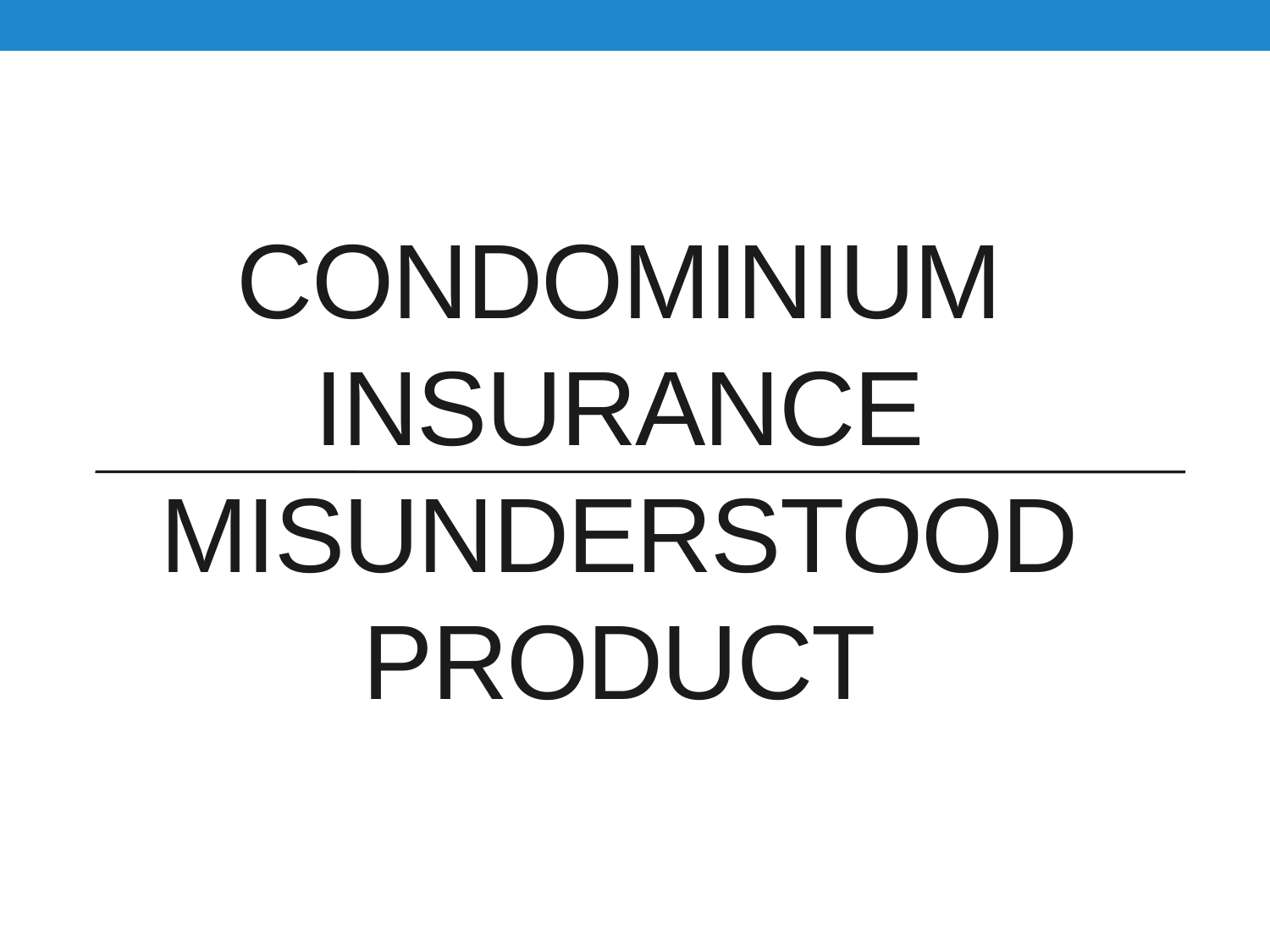### Coverage Is Not Mandatory

•Consumer is not aware of the need for coverage

•Isn't my insurance included in my condo fee?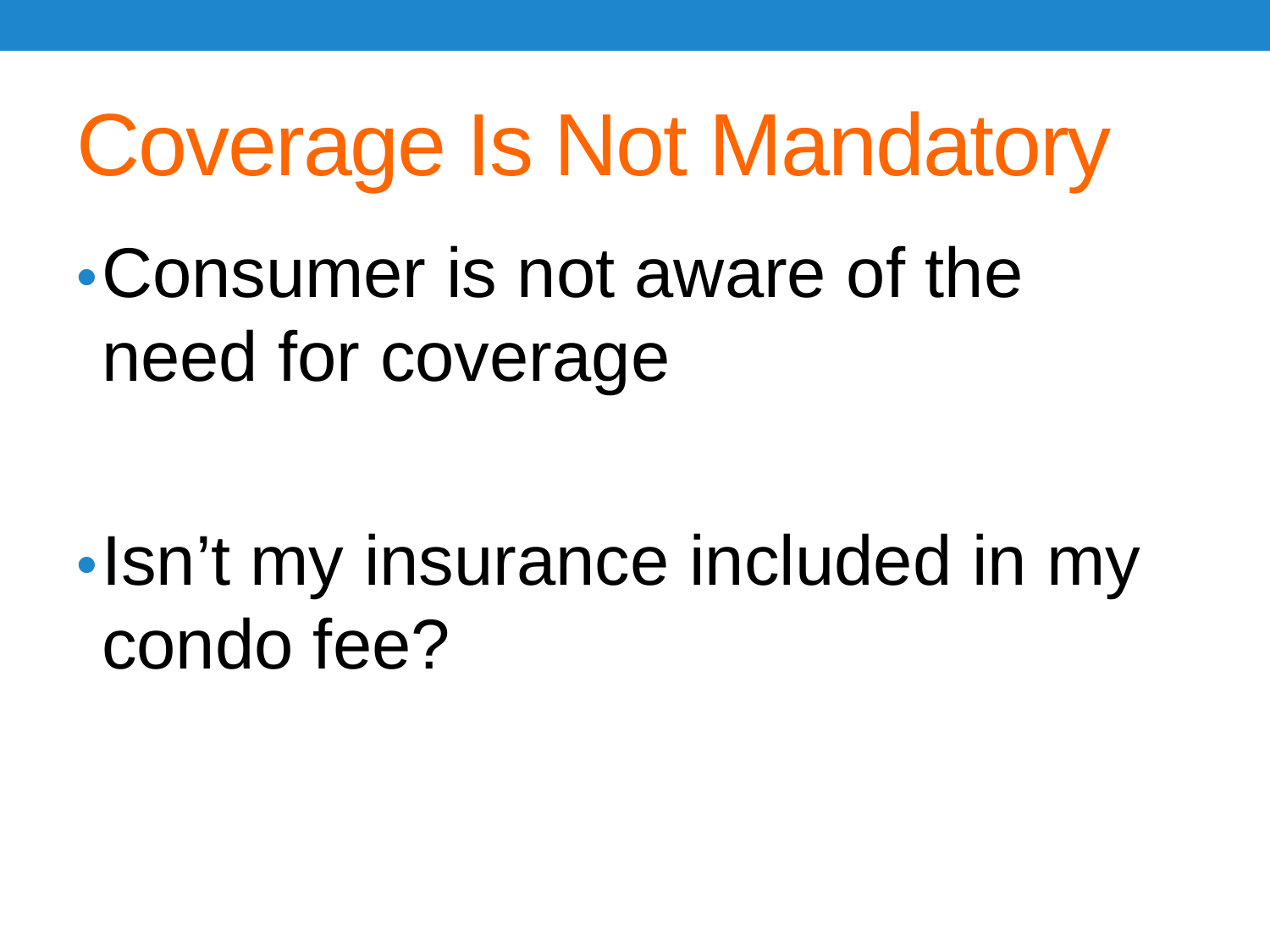#### Unlike Home & Auto Insurance

#### •No deadline to buy



#### •Coverage is often not purchased

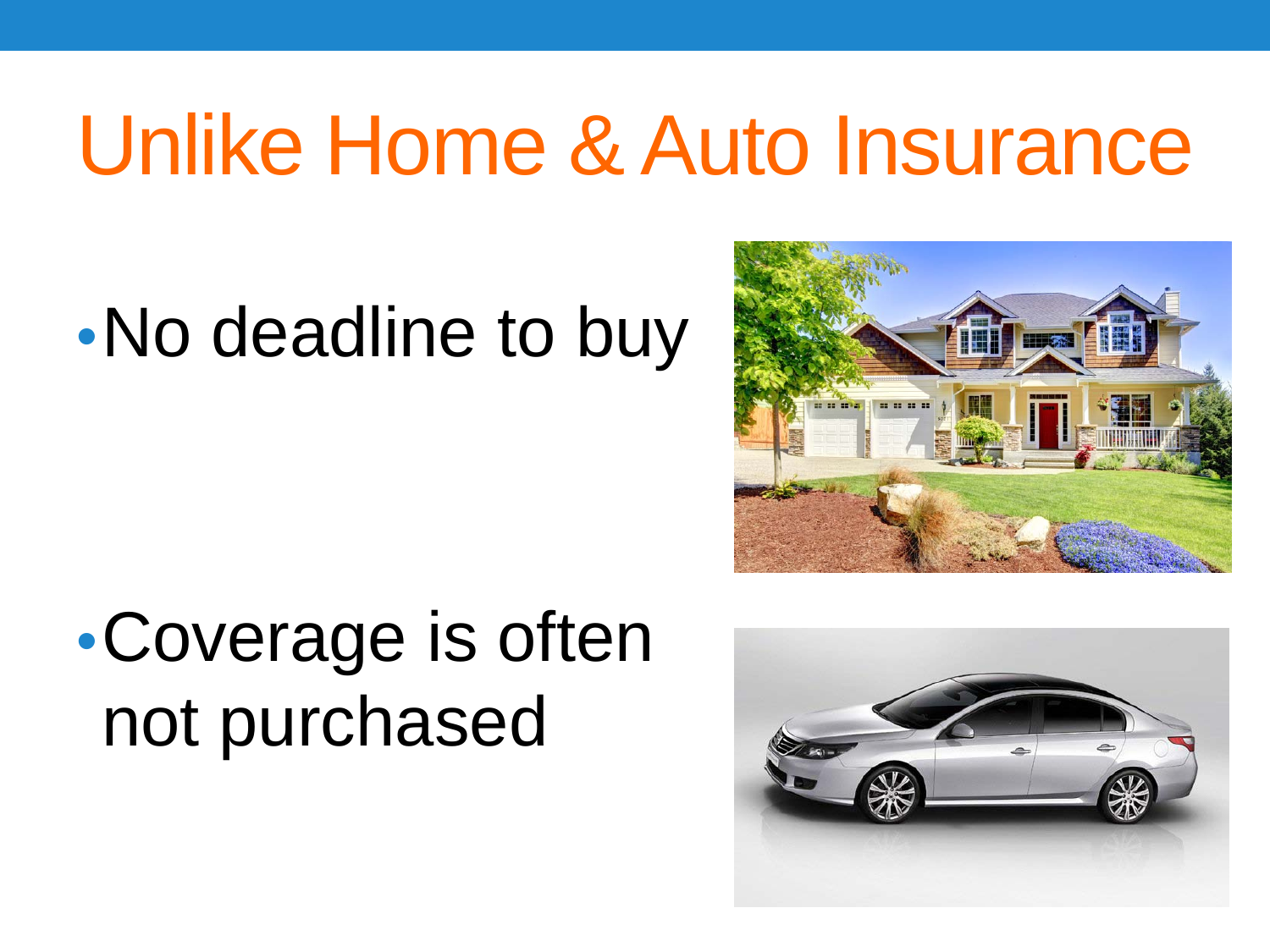# Reasons Not To Insure

•I don't have much stuff

 $\bullet$  l live on the 20<sup>th</sup> floor, what could happen?

•I'm busy, I'll buy when I'm settled

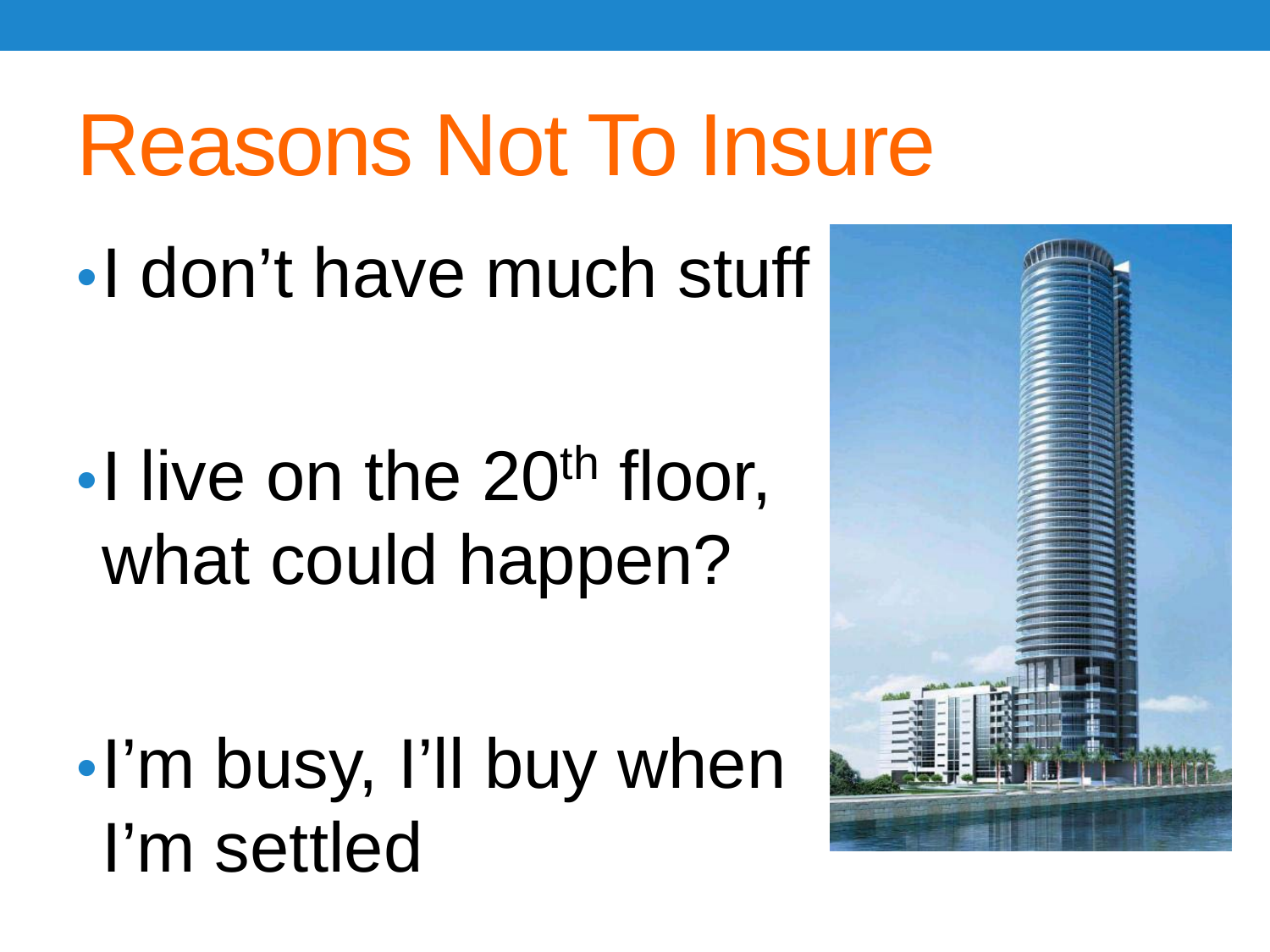# WHY EVERYONE SHOULD BUY CONDO INSURANCE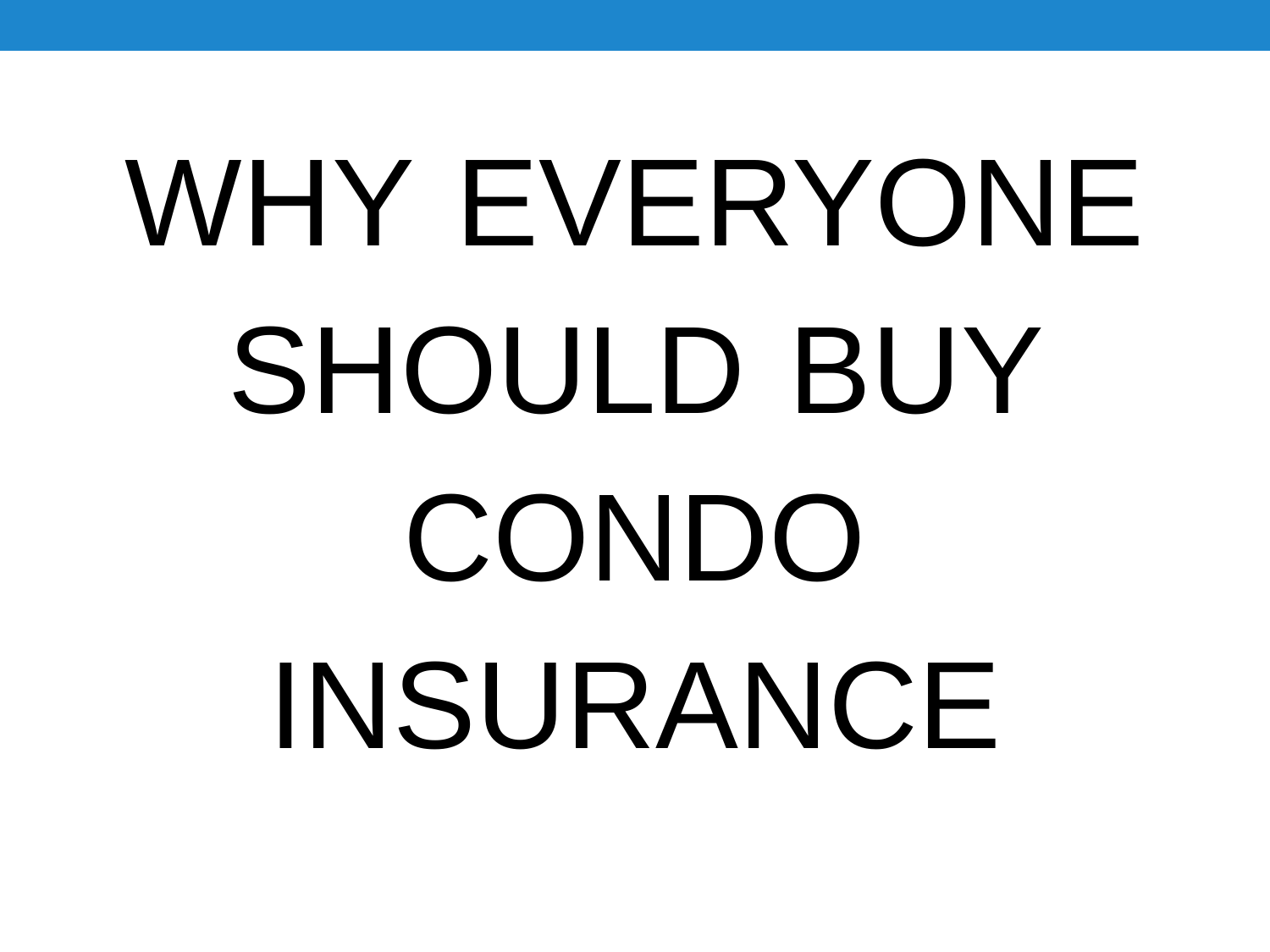# Protects Your Belongings

- •Even people just starting out can have tens of thousands of \$ in belongings
- •Coverage extends anywhere in the world
- •Storage locker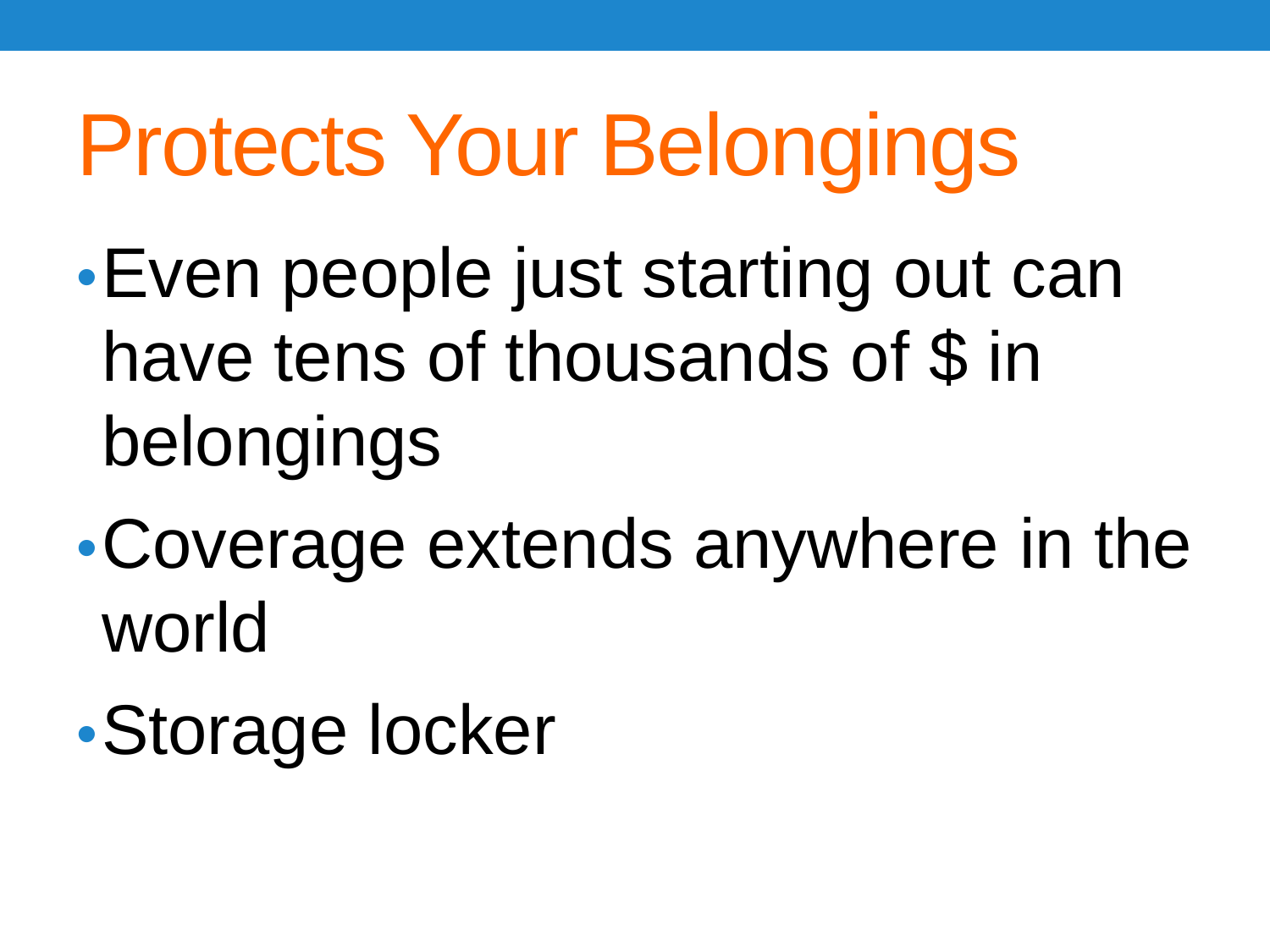# Additional Living Expense

•Provides money for temporary accommodations in the event of a claim

- Covers condo fees for prolonged dislocation
- Can include gym membership



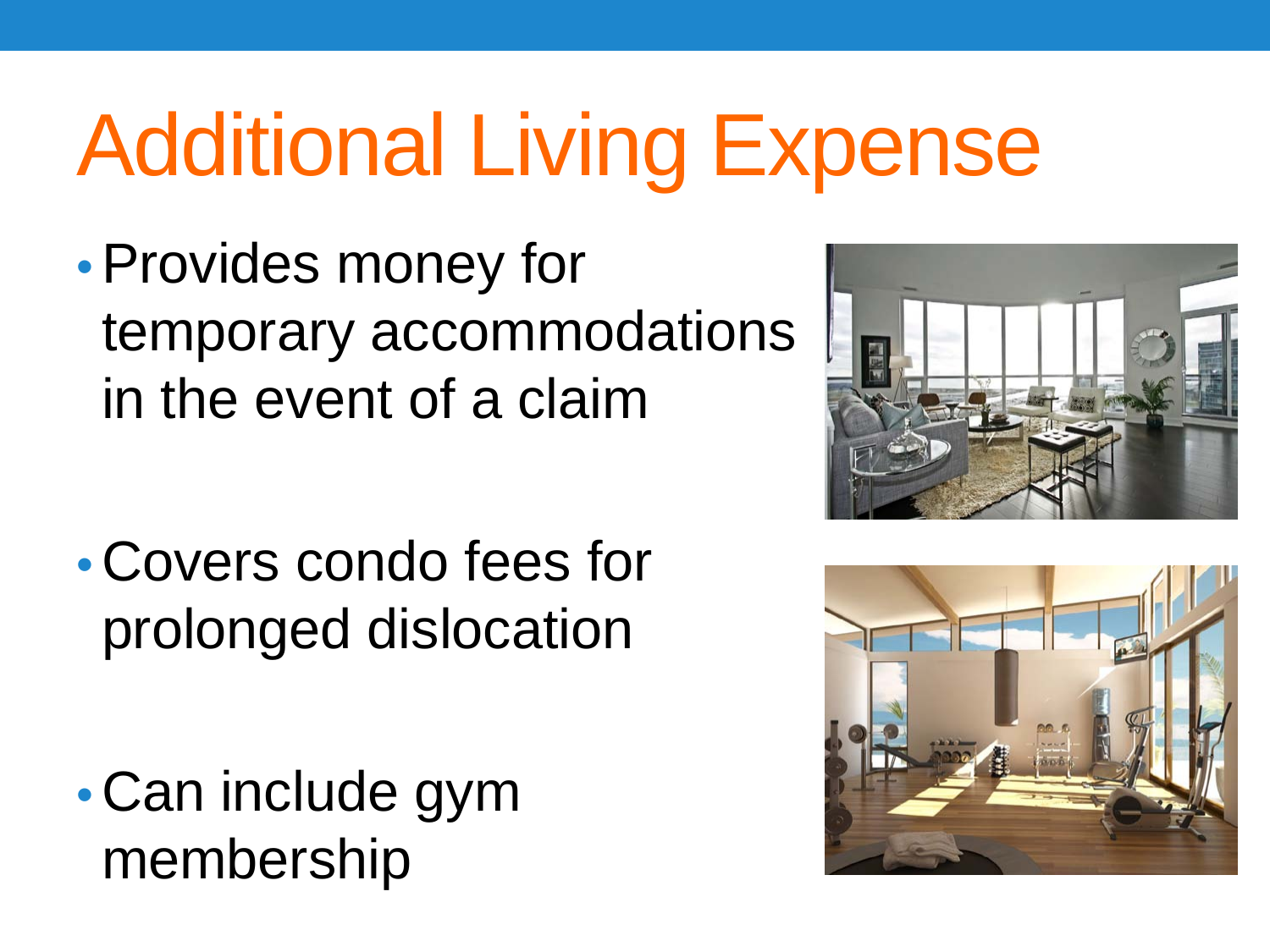#### Improvements & Betterments

- •Condo corporation policy does not insure upgrades
- •Damage to the unit will be repaired/replaced with the quality of the original plans
- •Finished basements in townhouse style condos are typically not included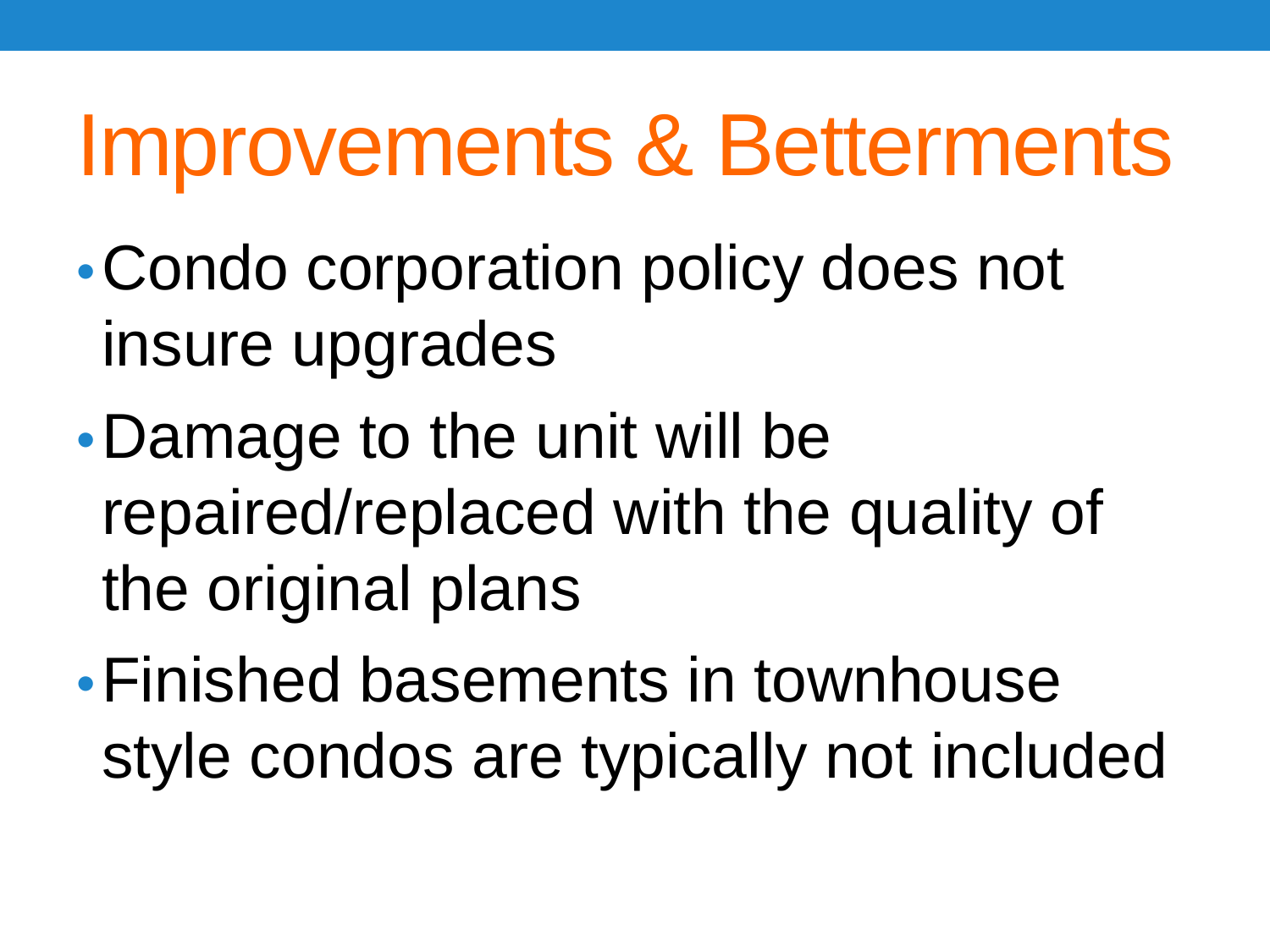#### Loss Assessment

- •Individual unit owners may be assessed for repairs to the building
- •Damages caused by an insured peril but not covered by master policy
- •Excessive deductible
- •Lapse in coverage
- •Inadequate coverage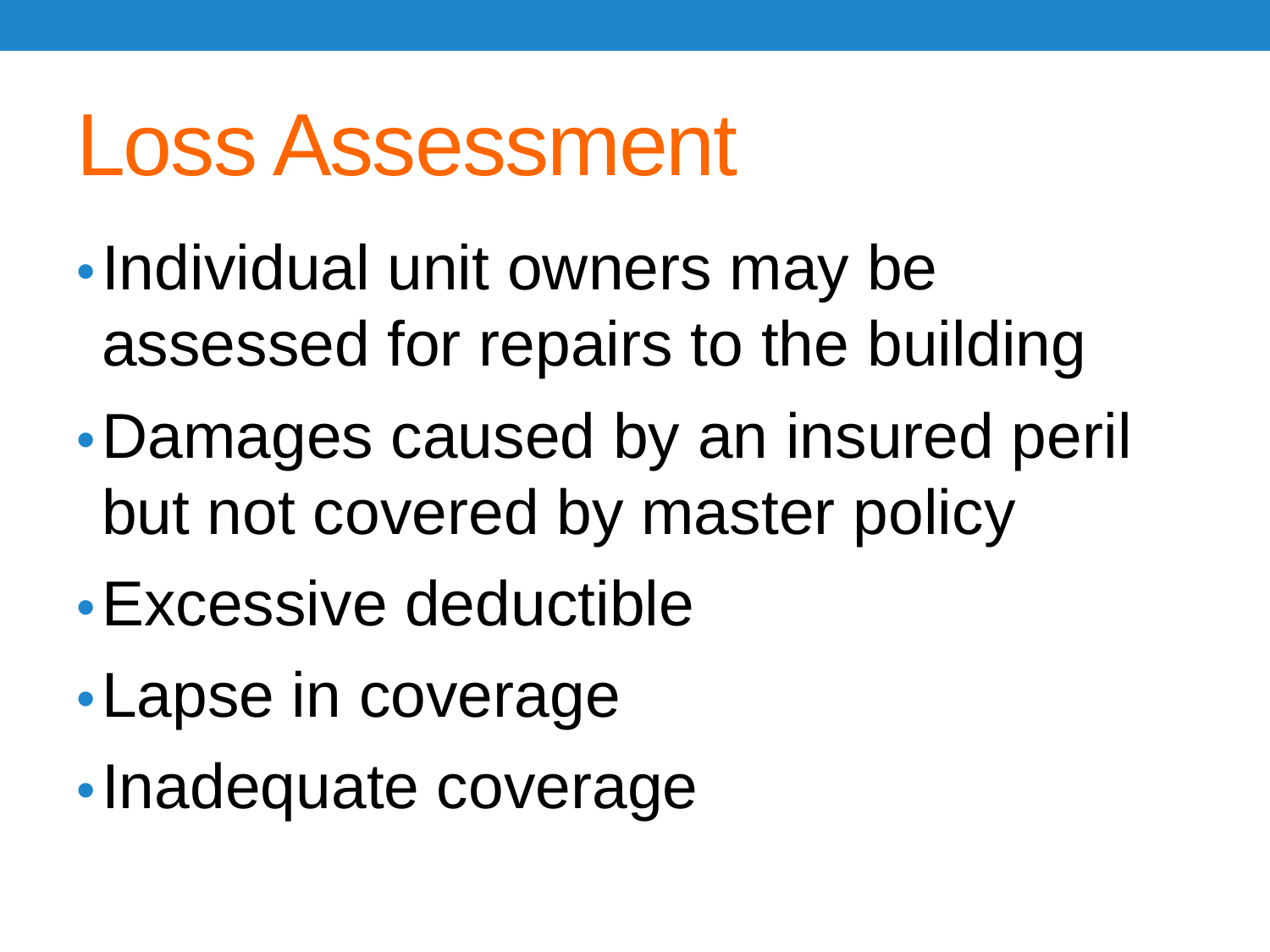### Personal Liability Protection

#### The most important coverage included with condo insurance

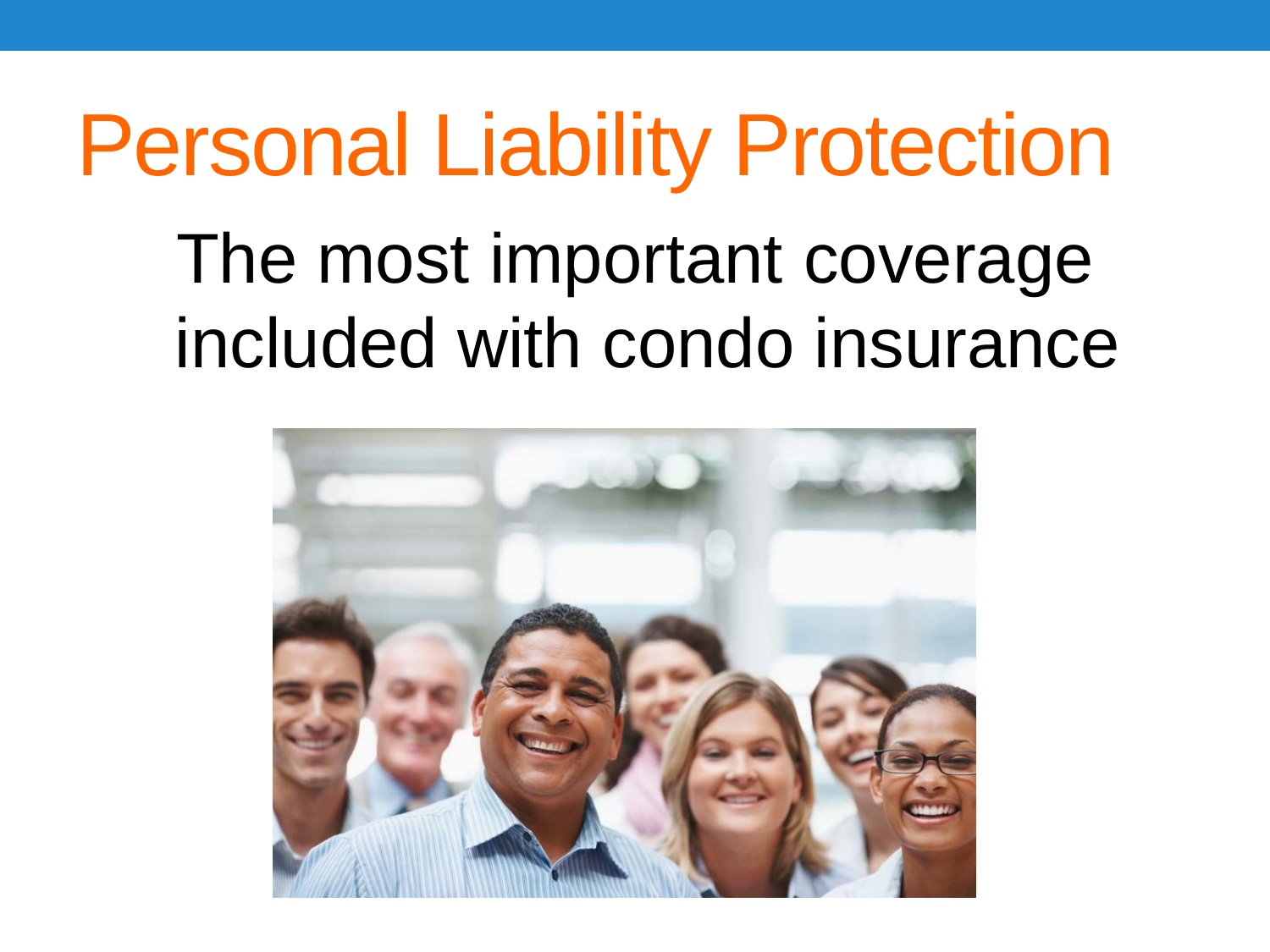#### •Unit owner may be found liable for damage to their own unit

- •May be liable for damage to other units
	- •Fire
	- •Water damage
	- •Dishwasher
	- •Washing machine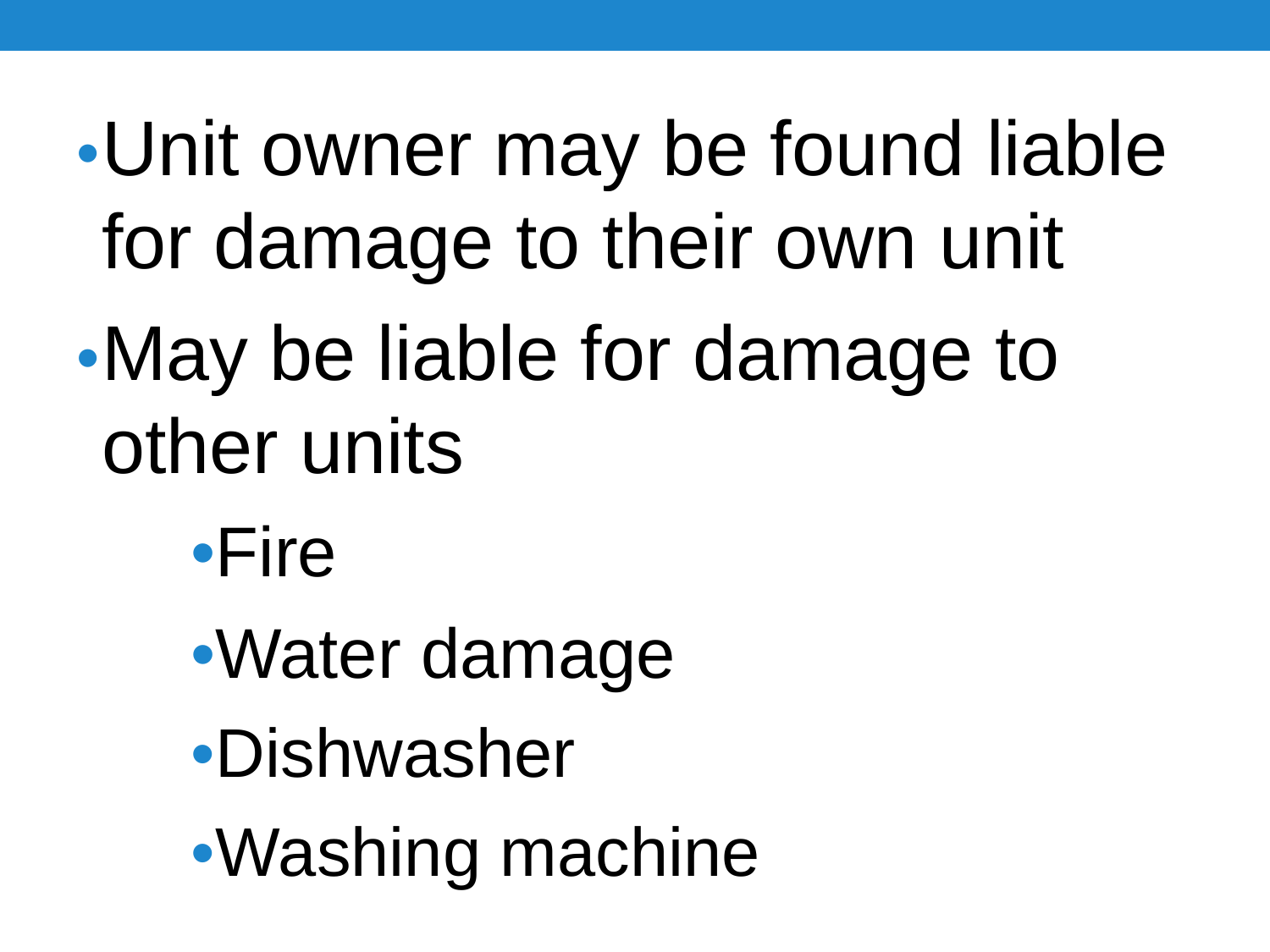#### •Liability protection includes legal defense

#### •Even if claim is groundless or fraudulent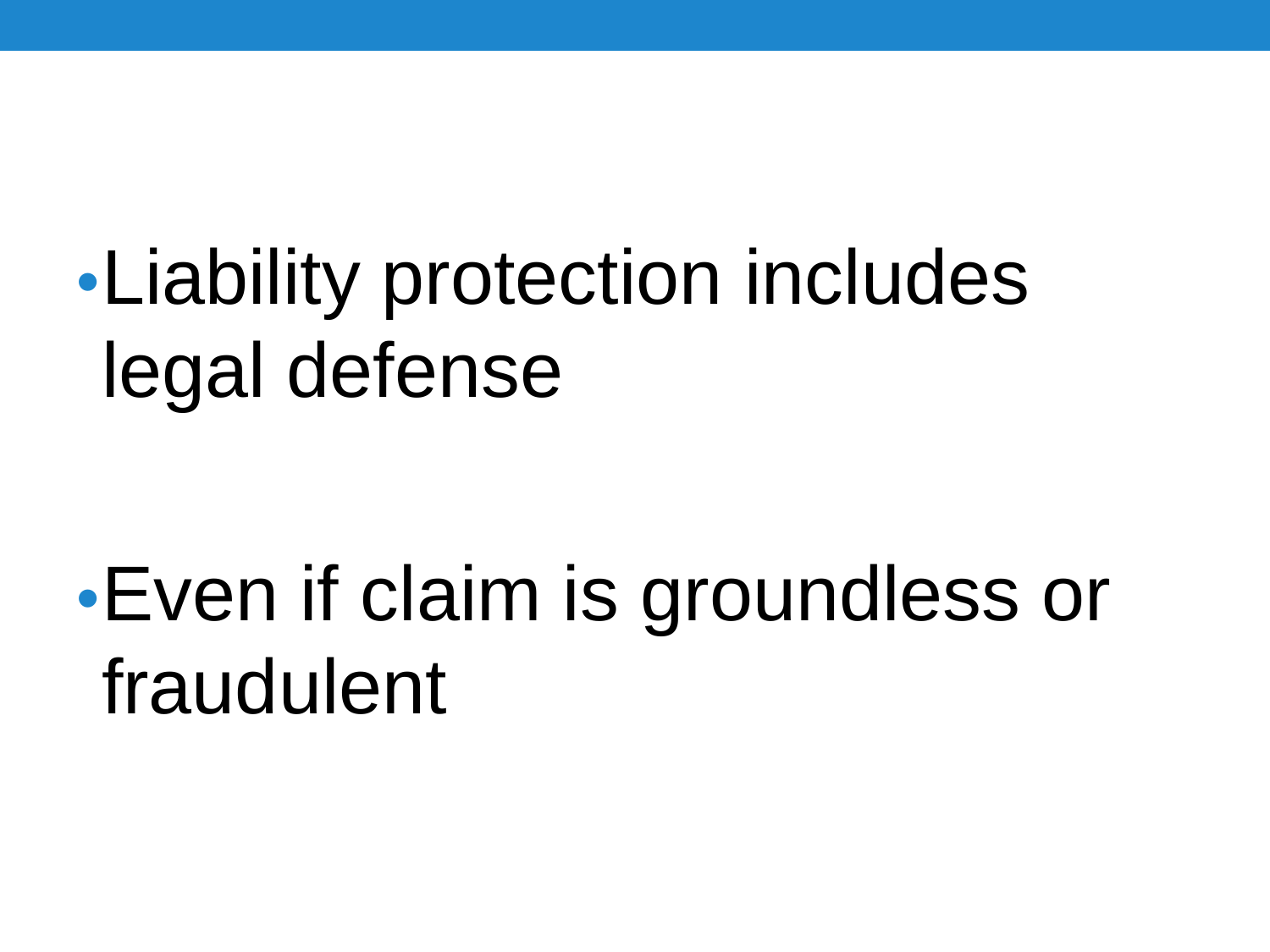# HOW MUCH CAN I EXPECT TO PAY?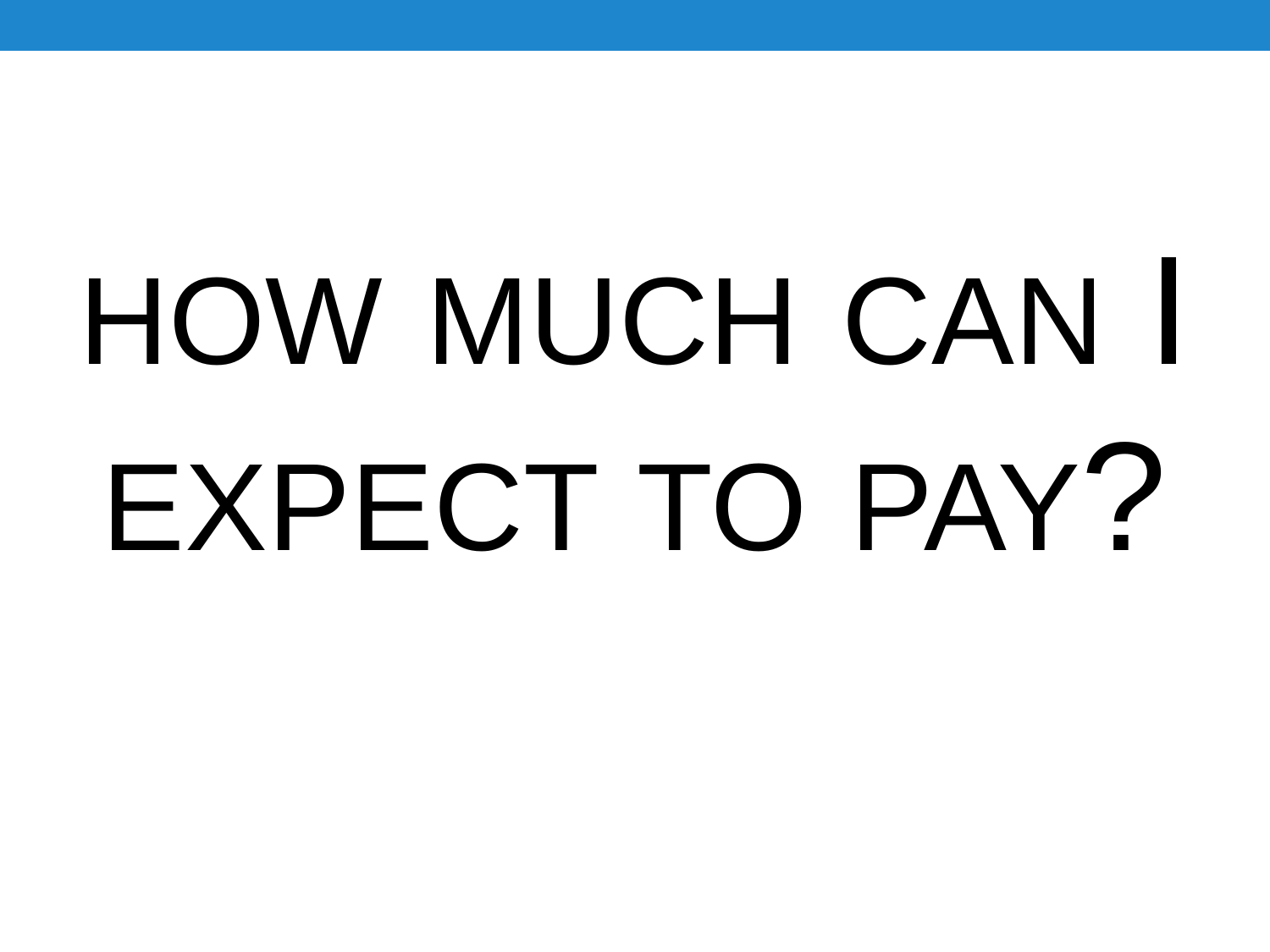#### Minimum Premium Requirement

#### •Policies start at \$25 per month

•Most plans under \$60 per month